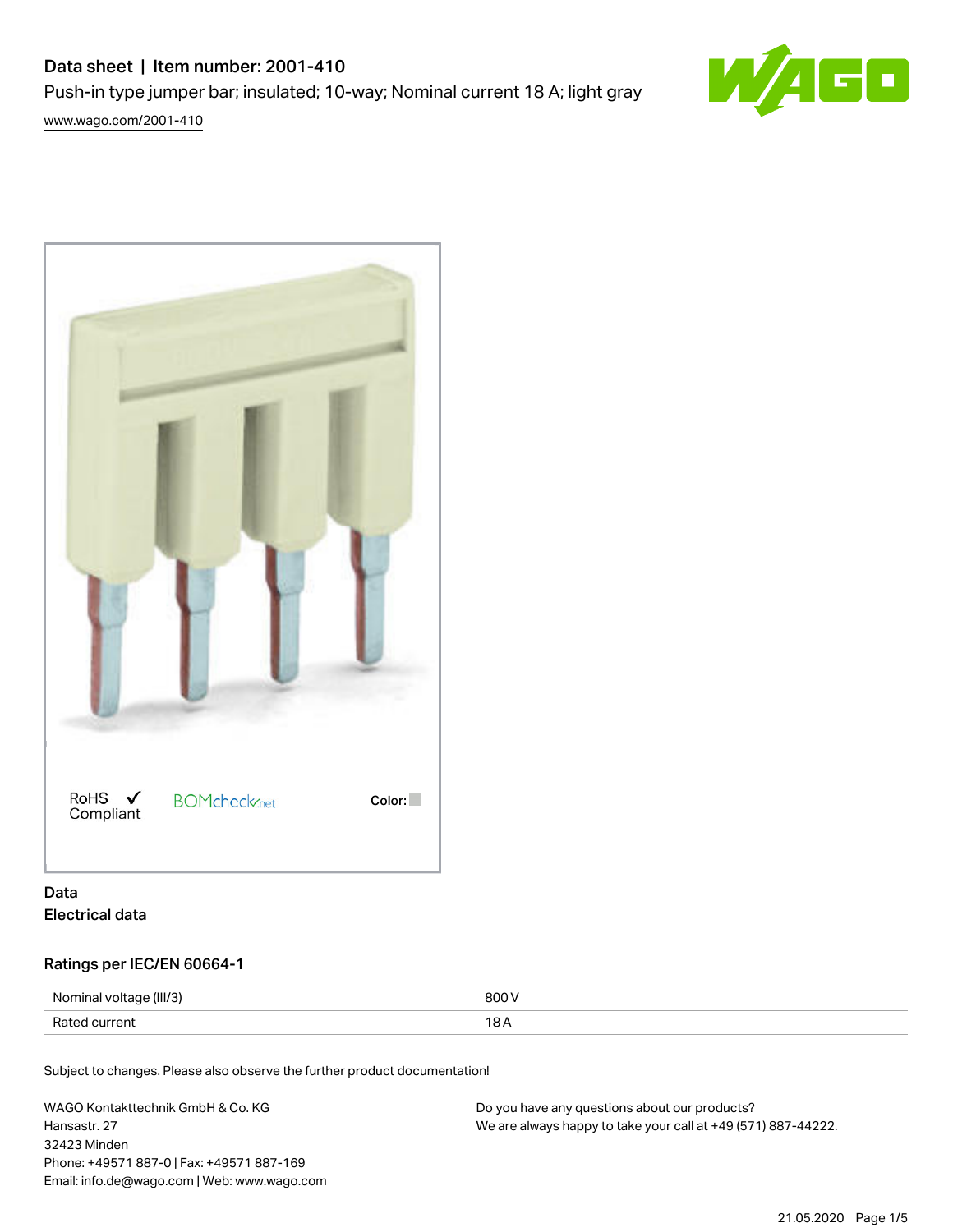

# Approvals Ex

| Rated current (Ex e II) | 16 A |
|-------------------------|------|

#### Geometrical Data

| Width  | 40,8 mm / 1.606 inch |
|--------|----------------------|
| Height | 19 mm / 0.748 inch   |
| Depth  | 4.1 mm / 0.161 inch  |

#### Material Data

| Color     | light gray       |
|-----------|------------------|
| Fire load | $0.03$ MJ        |
| Weight    | 3.9 <sub>g</sub> |

#### Commercial data

| Product Group         | 22 (TOPJOB S) |
|-----------------------|---------------|
| Packaging type        | bag           |
| Country of origin     | DE            |
| <b>GTIN</b>           | 4055143699440 |
| Customs tariff number | 85366990990   |

## **Counterpart**

# Downloads Documentation

|  | --------------  |  |  |  |
|--|-----------------|--|--|--|
|  | <b>Bid Text</b> |  |  |  |

| 2001-410<br>doc - Datei       | Apr 27, 2017 | doc<br>24.1 kB | Download |
|-------------------------------|--------------|----------------|----------|
| 2001-410                      | Feb 19, 2019 | xml            | Download |
| GAEB X81 - Datei              |              | 2.6 kB         |          |
| <b>Additional Information</b> |              |                |          |
| Technical explanations        | Apr 3, 2019  | pdf<br>2.1 MB  | Download |

Subject to changes. Please also observe the further product documentation!

WAGO Kontakttechnik GmbH & Co. KG Hansastr. 27 32423 Minden Phone: +49571 887-0 | Fax: +49571 887-169 Email: info.de@wago.com | Web: www.wago.com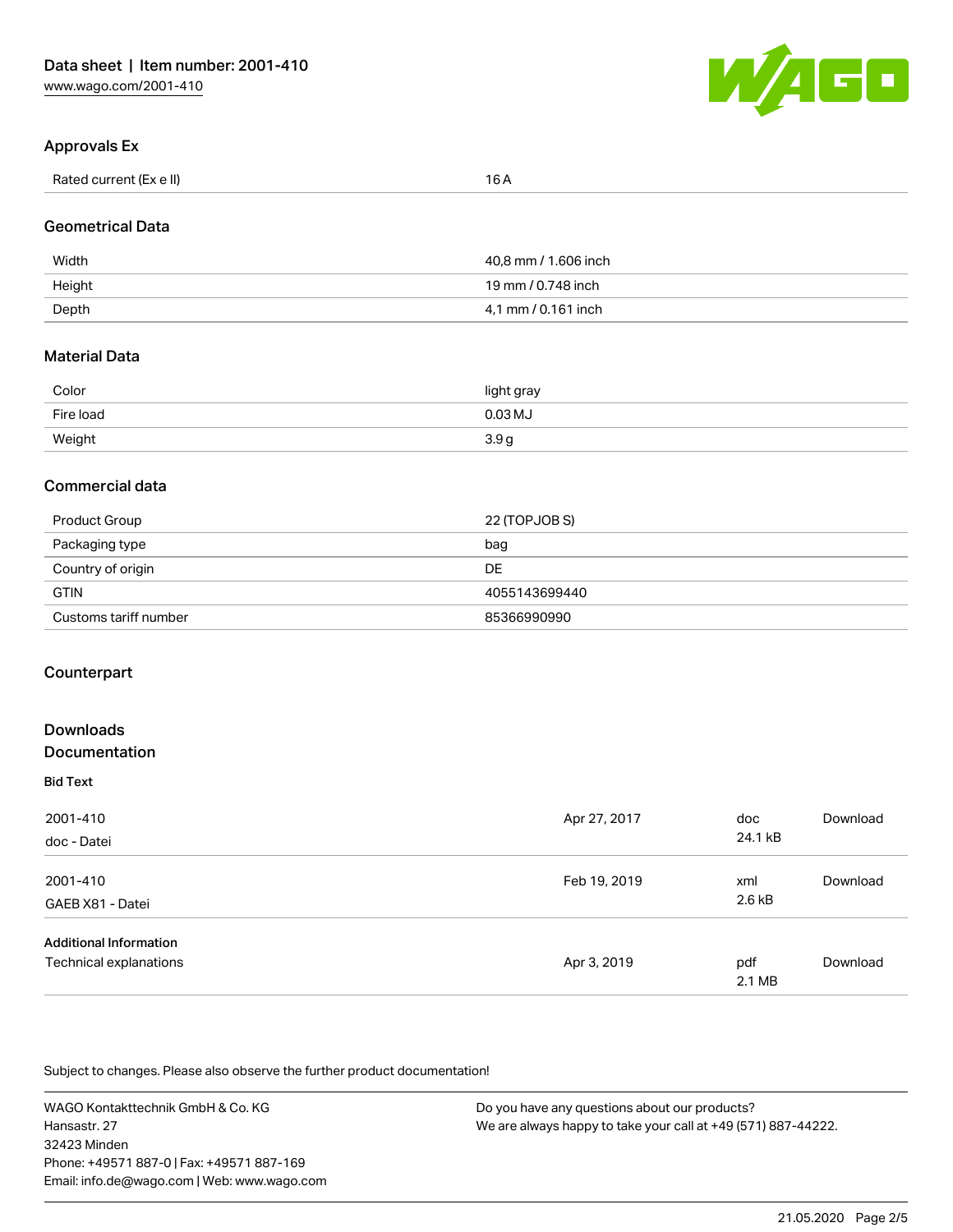## CAD/CAE-Data



| CAD data                   |            |          |
|----------------------------|------------|----------|
| 2D/3D Models 2001-410      | <b>URL</b> | Download |
| <b>CAE data</b>            |            |          |
| EPLAN Data Portal 2001-410 | <b>URL</b> | Download |
| WSCAD Universe 2001-410    | URL        | Download |

## Handling Instructions

#### Jumpered





The push-in type jumper bar system is based on the common plug and socket principle. Each terminal block is spring-loaded with a double socket and a resilient CrNi steel spring. The jumper contact material is pure electrolytic copper, which allows for an extremely small design capable of carrying the full-rated current of the terminal block. Ground terminal blocks can also be commoned using the same jumper system. Custom jumpers are created by breaking and removing jumper contacts (2000, 2001, 2002, 2004 Series).

Removing a push-in type jumper bar.

Insert the operating tool between the jumper and and partition wall of the dual jumper slots, then lift up the jumper.

Place the operating tool in the center of jumpers up to five contacts (see above), or alternately on both sides for jumpers with more than five contacts.

#### Jumpered

Subject to changes. Please also observe the further product documentation!

WAGO Kontakttechnik GmbH & Co. KG Hansastr. 27 32423 Minden Phone: +49571 887-0 | Fax: +49571 887-169 Email: info.de@wago.com | Web: www.wago.com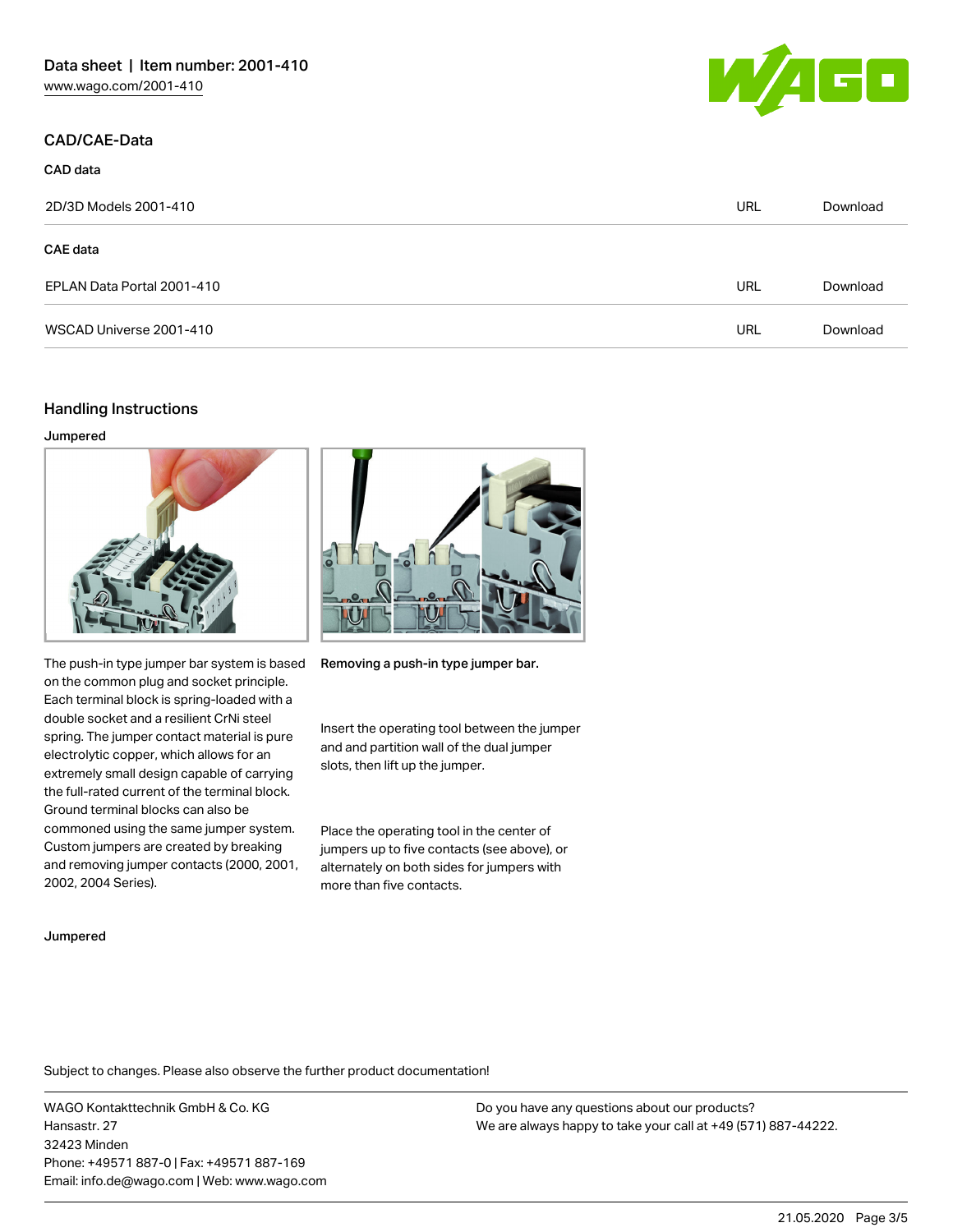# Data sheet | Item number: 2001-410 [www.wago.com/2001-410](http://www.wago.com/2001-410)







Custom push-in type jumper bars are created by breaking off jumper contacts. Marking a push-in type jumper bar using a felt-tip pen.

500 V

300 V

#### Jumpered



Stepping down via push-in type jumper bar.



Stepping down via push-in type jumper bar.

Commoning via closed terminal side with end plate allows jumpering over two crosssection sizes, e.g., from 16 mm² (6 AWG) to 6 mm² (10 AWG) or from 6 mm² (10 AWG) to 2.5 mm² (14 AWG) (see illustration above).



Stepping down via push-in type jumper bar.

Commoning via open terminal side with end plate allows jumpering over two crosssection sizes for 16 mm² (6 AWG) and 10 mm² (8 AWG) and one cross-section size for 6/4/2.5 mm² (10/12/14 AWG). An example: from 16 mm² (6 AWG) to 6 mm² (10 AWG) (see illustration above) or from 10 mm² (8 AWG) to 4 mm² (12 AWG).

Subject to changes. Please also observe the further product documentation!

WAGO Kontakttechnik GmbH & Co. KG Hansastr. 27 32423 Minden Phone: +49571 887-0 | Fax: +49571 887-169 Email: info.de@wago.com | Web: www.wago.com